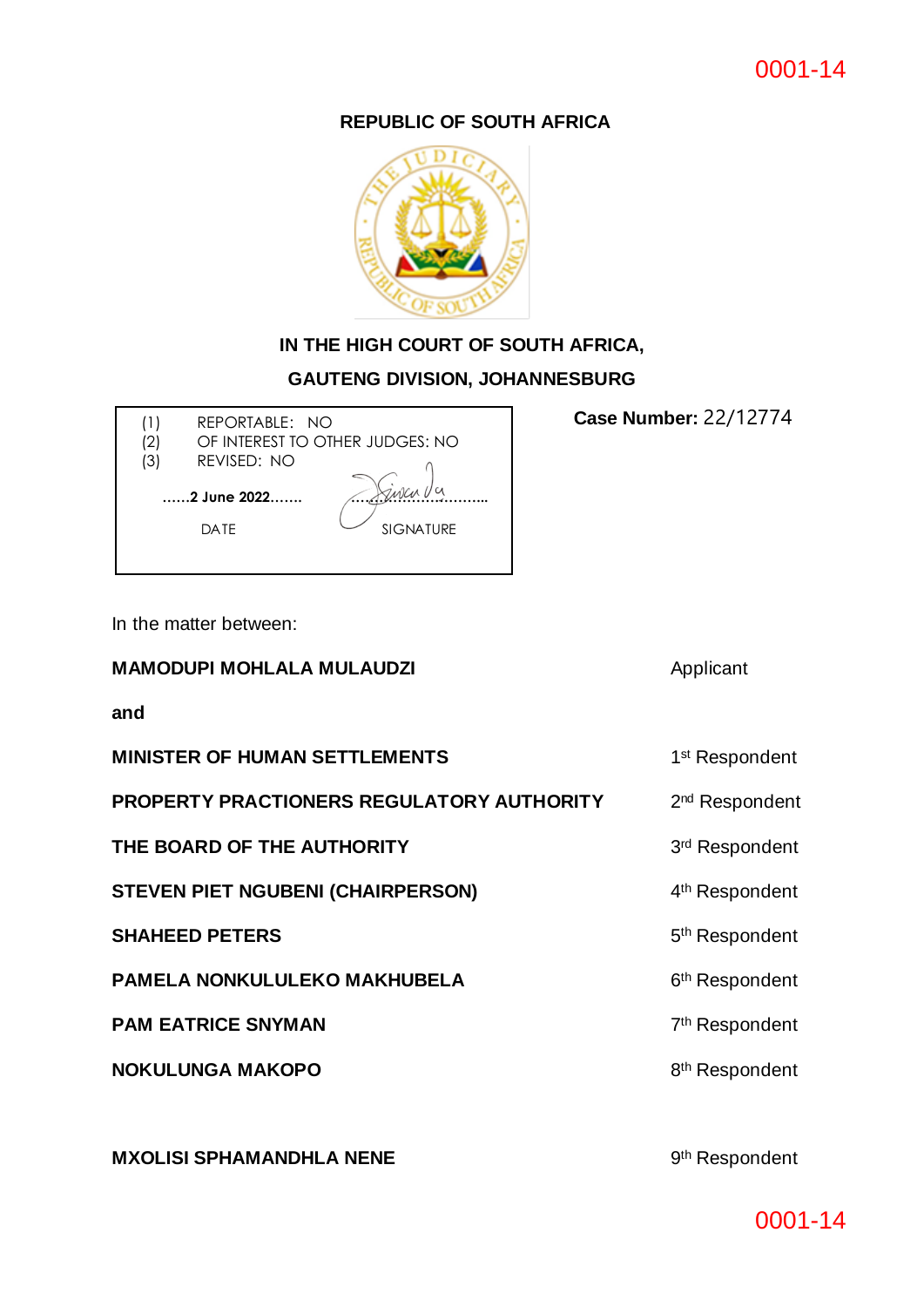# 0001-15

| <b>TERRY KEVIN JOHNSON</b>    | 10 <sup>th</sup> Respondent |
|-------------------------------|-----------------------------|
| THUTHUKA SIPHUMEZILE SONGELWA | 11 <sup>th</sup> Respondent |
| <b>THOKOZANI RADEBE</b>       | 12 <sup>th</sup> Respondent |
| THATO RAMAILI                 | 13 <sup>th</sup> Respondent |
| <b>VERUSHKA GILBERT</b>       | 14 <sup>th</sup> Respondent |
| JOHAN VAN DER WALT            | 15 <sup>th</sup> Respondent |
|                               |                             |

\_\_\_\_\_\_\_\_\_\_\_\_\_\_\_\_\_\_\_\_\_\_\_\_\_\_\_\_\_\_\_\_\_\_\_\_\_\_\_\_\_\_\_\_\_\_\_\_\_\_\_\_\_\_\_\_\_\_\_\_\_\_\_\_\_\_\_\_\_\_\_\_\_\_\_\_\_\_\_\_\_

**\_**\_\_\_\_\_\_\_\_\_\_\_\_\_\_\_\_\_\_\_\_\_\_\_\_\_\_\_\_\_\_\_\_\_\_\_\_\_\_\_\_\_\_\_\_\_\_\_\_\_\_\_\_\_\_\_\_\_\_\_\_\_\_\_\_\_\_\_\_\_\_\_\_

### **JUDGMENT**

[Leave to Appeal]

#### **SIWENDU J**

[1] The applicant seeks the leave of the court to appeal against the Court's Judgement handed on 22 April 2022.

[2] Section 17 of the Superior Courts Act 10 of 2013 (the Superior Courts Act) governs the applications for leave to appeal. It provides as follows:

 '(1) Leave to appeal may only be given where the judge or judges concerned are of the opinion that —

- (a) (i) the appeal would have a reasonable prospect of success; or
	- (ii) there is some other compelling reason why the appeal should be heard, including conflicting judgments on the matter under consideration;

(b) the decision sought on appeal does not fall within the ambit of section 16(2)(a); and

 (c) where the decision sought to be appealed does not dispose of all the issues in the case, the appeal would lead to a just and prompt resolution of the real issues between the parties.'

[3] It is by now trite that the bar to test under section 17 (a) (ii) whether a potential appeal could succeed was raised and that except in extraordinary cases, leave may be granted only if another court '*would'* come to the conclusion that the appeal had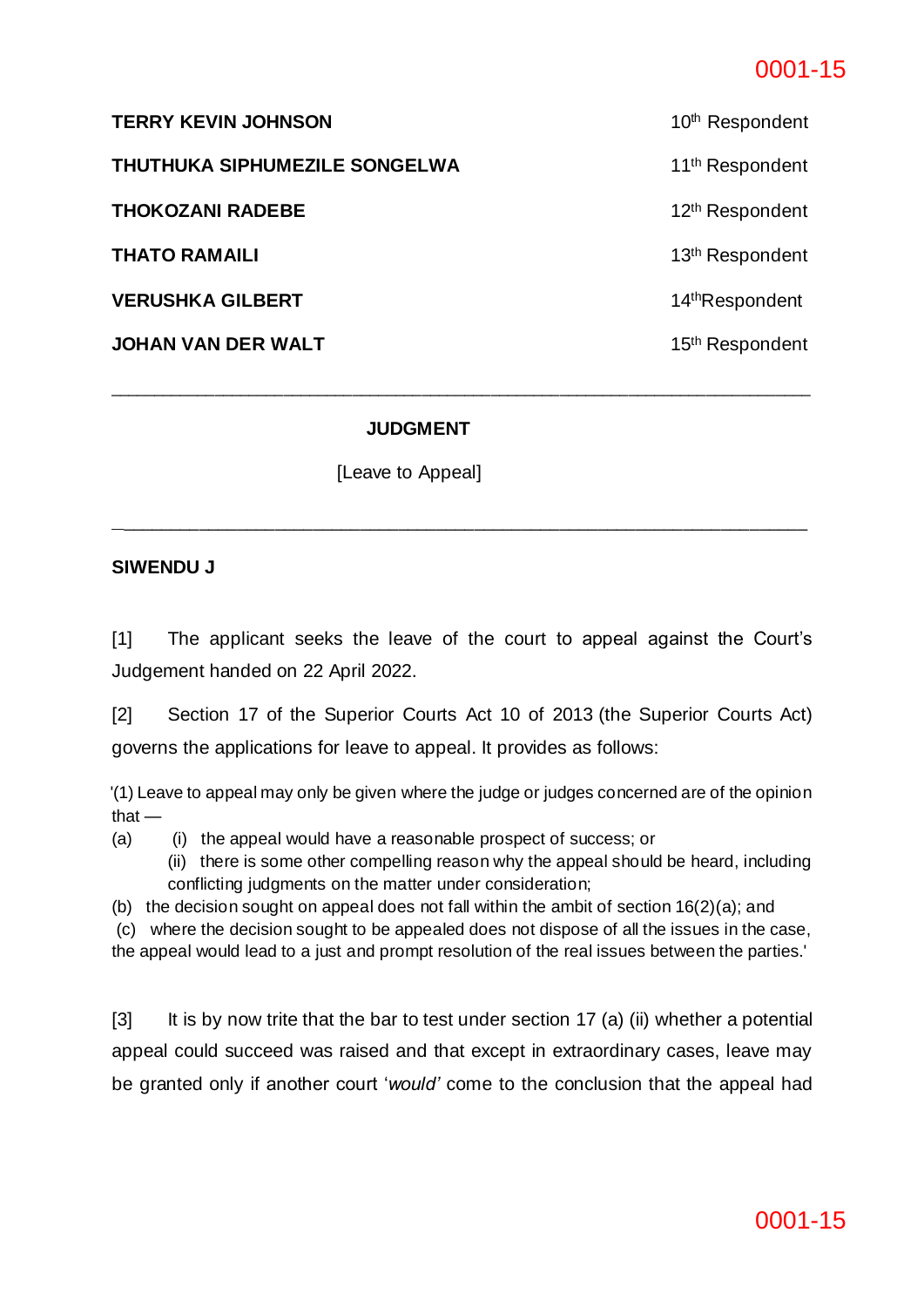merit. It has been held that the use of the word ''would'' in the section indicates a measure of certainty that another court will differ from the judgment appealed against.<sup>1</sup>

[4] Accordingly, the Applicant through her newly appointed Counsel Mr Katz SC brings her grounds for appeal under the ambit of Section 17(a)(ii) on account that there are compelling reasons why the appeal should be heard by another court. The contention is that the judgment creates a precedent on executive's power to act on legislation that has not commenced. The judgment has implications on a range of issues affecting property practitioners on a daily basis. The latter submission is a sweeping one. The Court was not apprised of these issues and they did not form a part of the applicant's case.

[5] It is said that the Court should have found that the Minister could only have appointed the Board of the Authority (Board) in terms of the Property Practitioners Act 22 of 2019 (PPA) once the Act commenced on 1 February 2022. The Minister was not empowered to appoint the Board on 26 November 2021. Minister acted unlawfully.

[6] It is also said the court erred in its interpretation and application of the provisions in section 14 of the Interpretation Act 33 of 1957. The point pivots on considerations of *"necessity"* in the provision. Mr Katz contends that it was not necessary for the Minister to appoint the Board.

[7] The argument is that Section 75 the Act provides a transitional arrangement in that the pre-existing Board (EAAB) under the Estate Agents Act 112 of 1976 (EAA) becomes the Board of the Property Practitioners Regulatory Authority. It is said the section ensures that there is continuity in the functioning of the Authority as the Board appointed under the EAA becomes the Board of the Authority under the PPA.

[8] Linked to the above, is the contention that to the extent that a decision to terminate the EAAB exists independently from the decision to appoint the Board, the court should have found that the Minister had no authority under the EAA to terminate

-

<sup>&</sup>lt;sup>1</sup> See South African Breweries (Pty) Ltd v The Commissioner of the South African Revenue Services [2017] ZAGPPHC 340 (28 March 2017) para 5, in which the court cited with approval the following passage from Mont Chevaux Trust v Goosen 2014 JDR 2325 (LCC) para 6: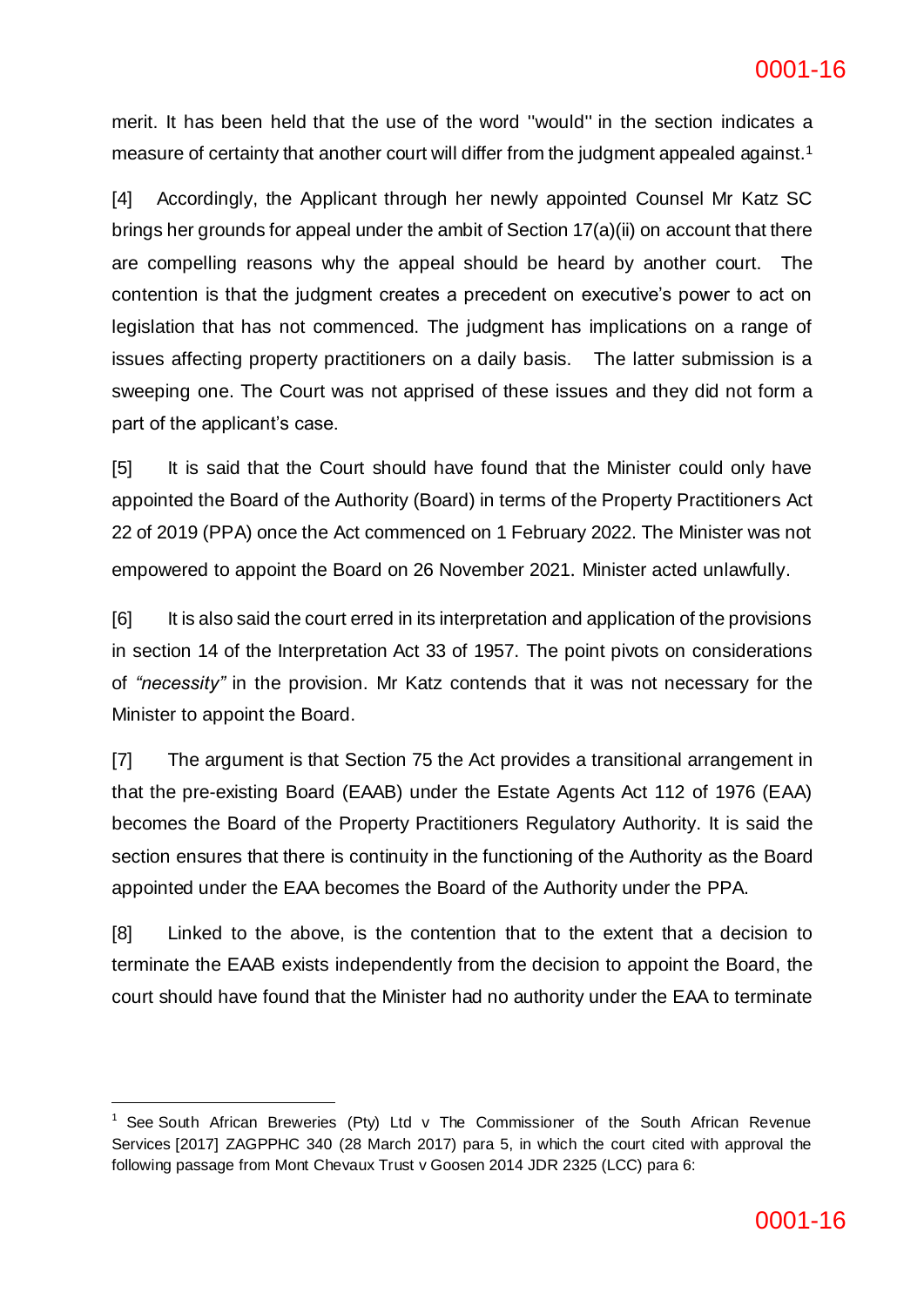the existing EAAB. Any purported decision to terminate the EAAB is invalid and unlawful.

[9] I have carefully considered Section 75 raised by the applicant. As I understand the freshly raised point advanced on her behalf; Section 75 forms the basis on which the question of *"necessity"* in section 14 of the Interpretation Act is to be evaluated. Section 75 reads thus:

(1) Upon the commencement of this Act—

(a) the juristic person known as the Estate Agency Affairs Board established by section 2 of the Estate Agency Affairs Act, and any committee of the Estate Agency Affairs Board appointed in terms of that Act, is hereby disestablished;

(b) the members of the Estate Agents Affairs Board in office immediately before this Act takes effect, become members of the Property Practitioners Board, and must be regarded as having been appointed to the Property Practitioners Board in terms of section 7;

(c) the members contemplated in paragraph (b) hold office for the unexpired period for which such members have been appointed as members of the Estate Agents Affairs Board, as at the date of such members' assumption of office in the Property Practitioners Board in terms of paragraph (b);

[10] I agree that section 75 (1) (b) points to the continuity the previous Board appointed under the Estate Agency Affairs Act. However, Section 75 (1)(c) limits Section 75 (1) (b), to the extent that it limits the period of a Board Member to the *"unexpired period*" of their tenure.

[11] I have also considered a reference to a letter appointing the previous Board which Mr Katz contends was the proper transition Board catered for by the Section 75. It reads:

"I have resolved to appoint you as a member of the transitional Board with effect from 6 Jul 2019 until the Property Practitioners Regulatory [ Authority] PPRA comes into effect.

[12] The implication of the letter is that the term of the previous Board would have ended on 1 February 2022.

[13] There are difficulties with the newly raised question of *"necessity*" on the facts before me. Firstly, it is not a matter raised by the previous Board but by the applicant. Other than the question of legality pertaining to the appointment of the new Board, she is not directly affected by the *"non- extension"* of the tenure previous Board from 26 November 2021 to 1 February 2022. She has no direct interest in that issue.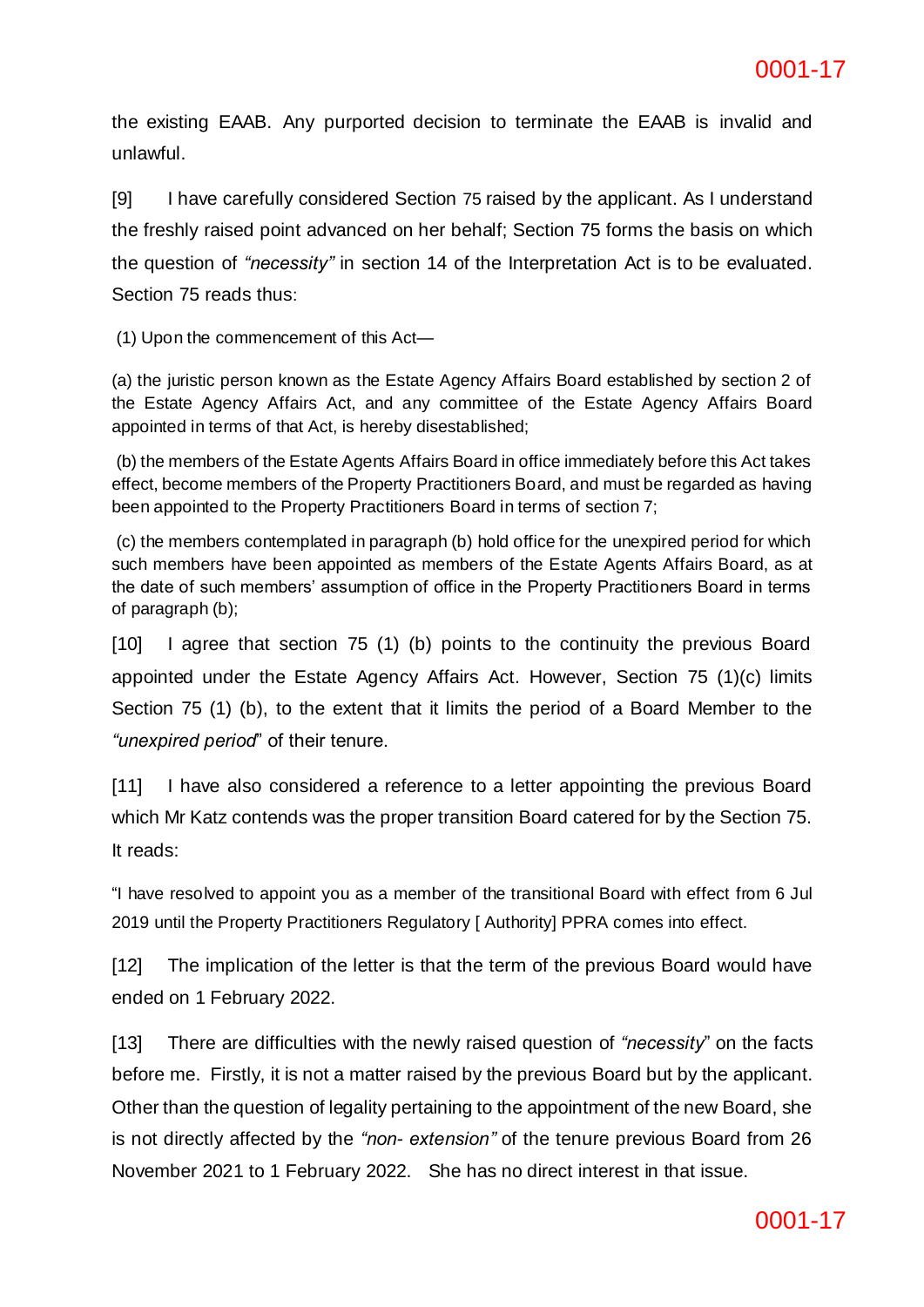[14] Secondly, the court is not armed with facts or submissions about the criteria or standard to be applied to evaluate *"necessity."* I nevertheless accept, it cannot be based on the applicant's subjective view. In addition, even though on the reading a determination appears to be based on an assessment by the functionary, there can be no doubt that in doing do, the Minister must act in a rational manner. This legal requirement which keeps her decisions in check.

[15] The Third concern about *"necessity"* is that a statement by the Minister on 1 February 2022 attached to her affidavit points to a broader focus of the Authority within the department of Human Settlement. There is in addition a reference to a separation of the PPRA from the Water and Sanitation. A reading of the PPRA indicates a wider regulatory remit than was previously the case under the EAAA Act.

[16] As pointed in the judgment sought to be appealed, when account is taken of (1) the period from 26 November 2021 and 1 February 2022, (2) the representations made about engagements in anticipation of the 1 February 2022 and (3) the factors in paragraph 14 above, the conclusion which points to the bringing the PPRA into operation cannot be faulted. The Minister exercised her power lawfully in this instance.

[17] I have also considered the arguments advance by Mr Mosam SC for the second and third respondents. The points raised do not materially differ from those raised at the hearing. In addition to my finding above, I agree with Mr Mosam that at the heart of the dispute is the suspension of the applicant by the Board. The "true character" of her case is to reverse her suspension by the Board.

[18] In this appeal, she makes an about turn on a just and equitable relief, seeking a reversal of the decision to suspend her on account of "prejudice", an issue which was not properly raised or ventilated at the hearing, and potentially – the subject of the jurisdiction of another court. I agree further that an invalidation of the appointment of the Board would not render all its decisions invalid.

[19] The judgment does not set a new precedent as argued by Mr Katz. Even though the case implicates issue of legality and the exercise of statutory power, it there is existing precedent on the issues. The applicant's suspension does not raise to a constitutional issue. There are no compelling reasons why the matter should be heard by another court.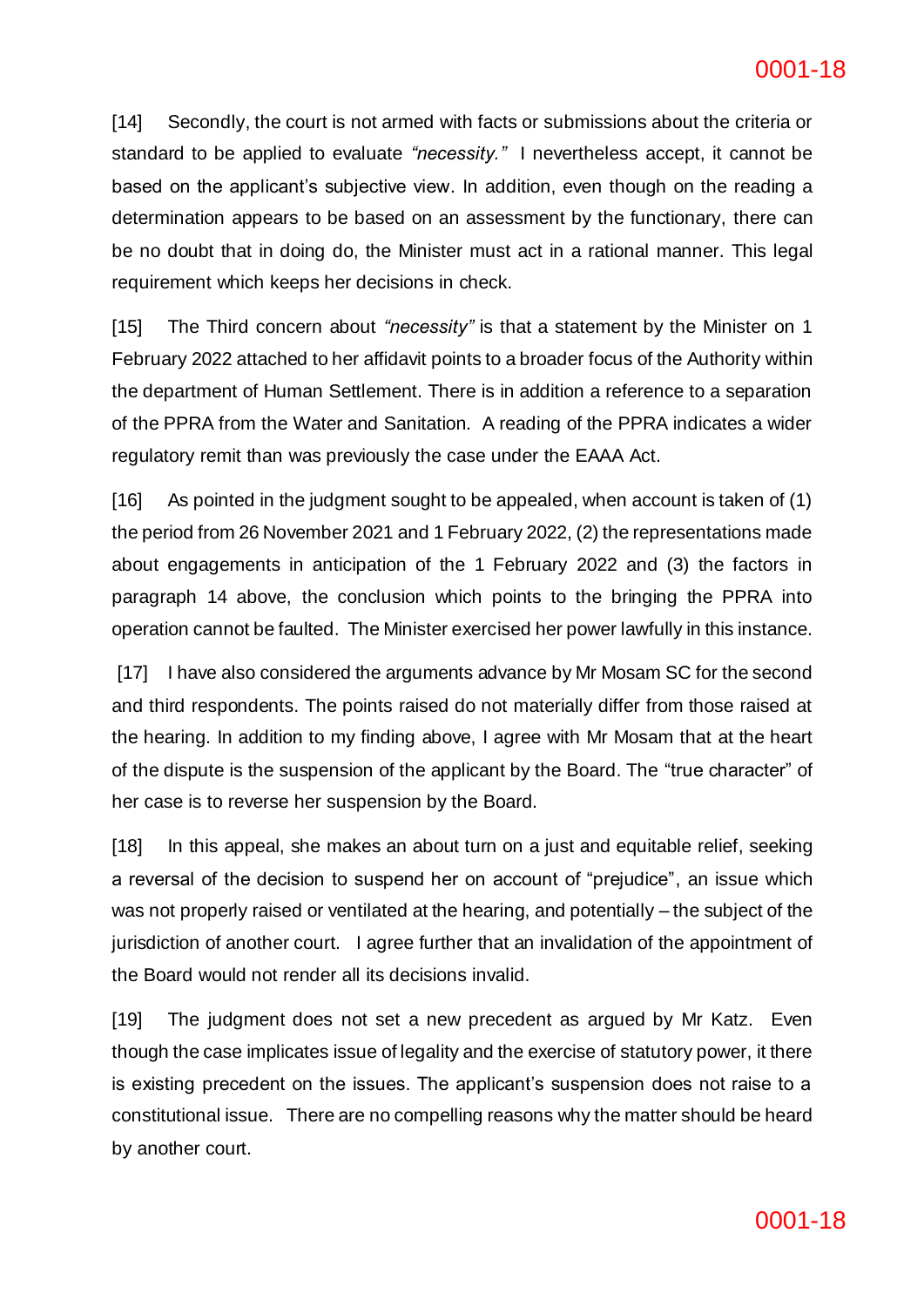Accordingly,

I make the following order:

- a. The application for leave to appeal is dismissed.
- b. The applicant is ordered to pay the costs.
- c. The cost order in b. above includes the costs of senior counsel.

 $\sqrt{2}$ iva da

**T SIWENDU**

# JUDGE OF THE HIGH COURT GAUTENG LOCAL DIVISION, JOHANNESBURG

*This judgment was handed down electronically by circulation to the parties' and/or parties' representatives by email and by being uploaded to CaseLines. The date and time for hand-down is deemed to be 10h00 on 2 June 2022.*

Heard on: 23 May 2022

Delivered on: 2 June 2022

For the Applicant: Mr Katz S.C

With him: Annelene M van den Heever

Eshed Cohen

Instructed by:

For the First Respondent: Adv SB Nhlapo

Adv MJS Langa

Instructed by: The State Attorney

For the 2<sup>nd</sup> to 3<sup>rd</sup>

Respondents: Mr Afzal Mosam SC

With him: **Obakeng Mokgotho and**